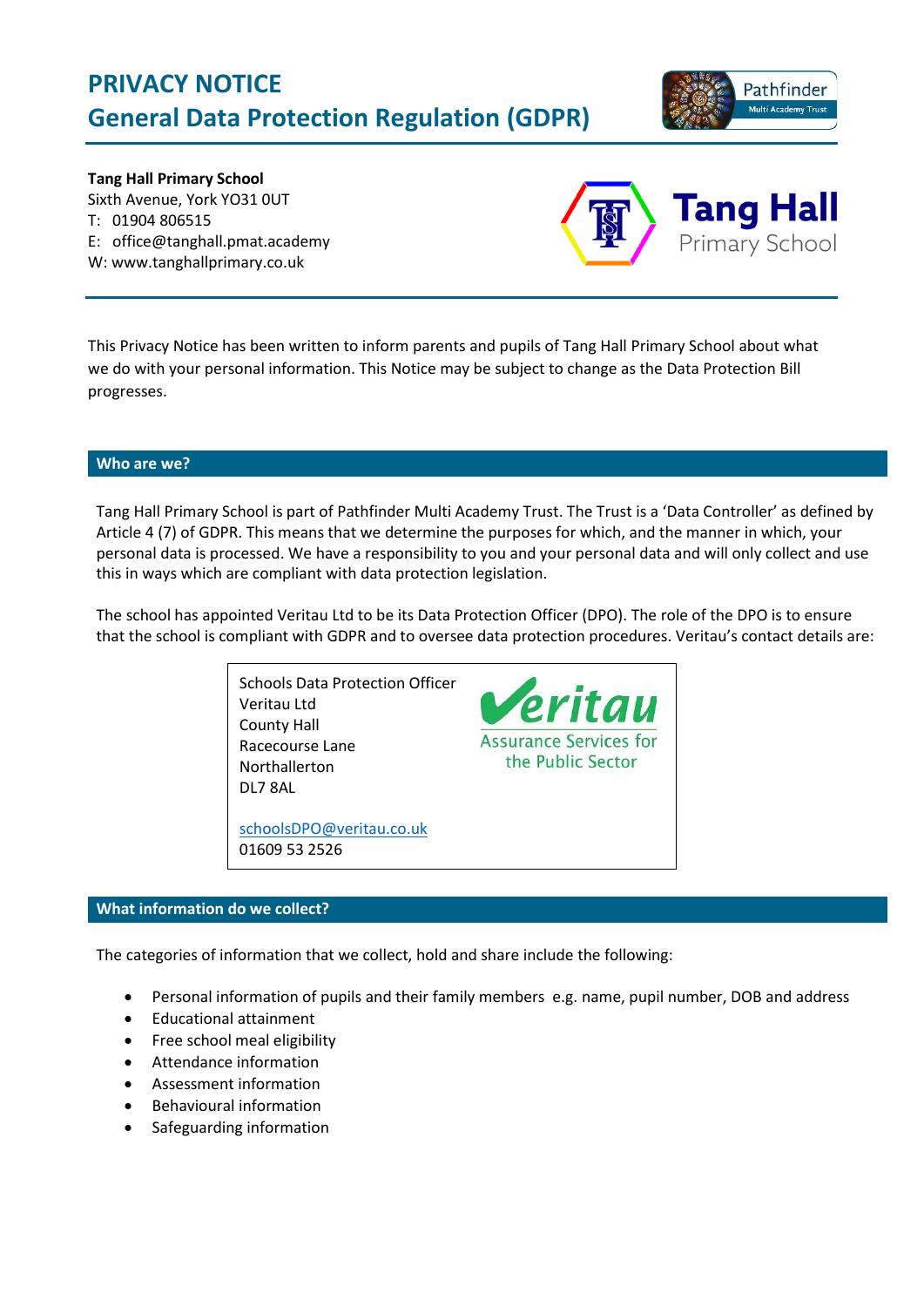We will also process certain 'special category' data about our pupils including:

- Relevant medical information- please note that where the pupil has a severe allergy or is thought to be at risk of needing emergency care for a medical issue then this will be shared with all the staff. We may do this in the form of photo identification in the staff room to ensure that all staff are aware of the issues should an emergency situation arise
- Special Educational Needs and Disabilities information
- Race, ethnicity and religion

## **Why do we collect your personal data?**

We use the information we collect:

- to support pupil learning
- to monitor and report on pupil progress
- to provide appropriate pastoral care
- to assess the quality of our services

Any personal data that we process about our pupils and parents is done so in accordance with Article 6 and Article 9 of GDPR:

Our legal basis for processing your personal data, in line with Article  $6(1)(c)$  include:

- Education Act 1944,1996, 2002
- Education and Adoption Act 2016
- Education (Information About Individual Pupils)(England) Regulations 2013
- Education (Pupil Information) (England) Regulations 2005
- Education and Skills Act 2008
- Children Act 1989, 2004
- Children and Families Act 2014
- Equality Act 2010
- Education (Special Educational Needs) Regulations 2001

We also process information in accordance with Article  $6(e)$  and Article  $9(2)(g)$  as part of the official authority vested in us as Data Controller and for reasons of substantial public interest. Such processing, which is not mandatory but is considered to be in our pupils' interests, include:

- School trips
- Extra curricular activities

Whilst the majority of pupil information you provide to us is mandatory, some of it is provided to us on a voluntary basis. When we do process this additional information we will ensure that we ask for your consent to process this.

## **Who do we obtain your information from?**

Much of the information we process will be obtained directly from you (pupils and parents). We will also process information received from:

- Department for Education (DfE)
- City of York Council
- Previous schools attended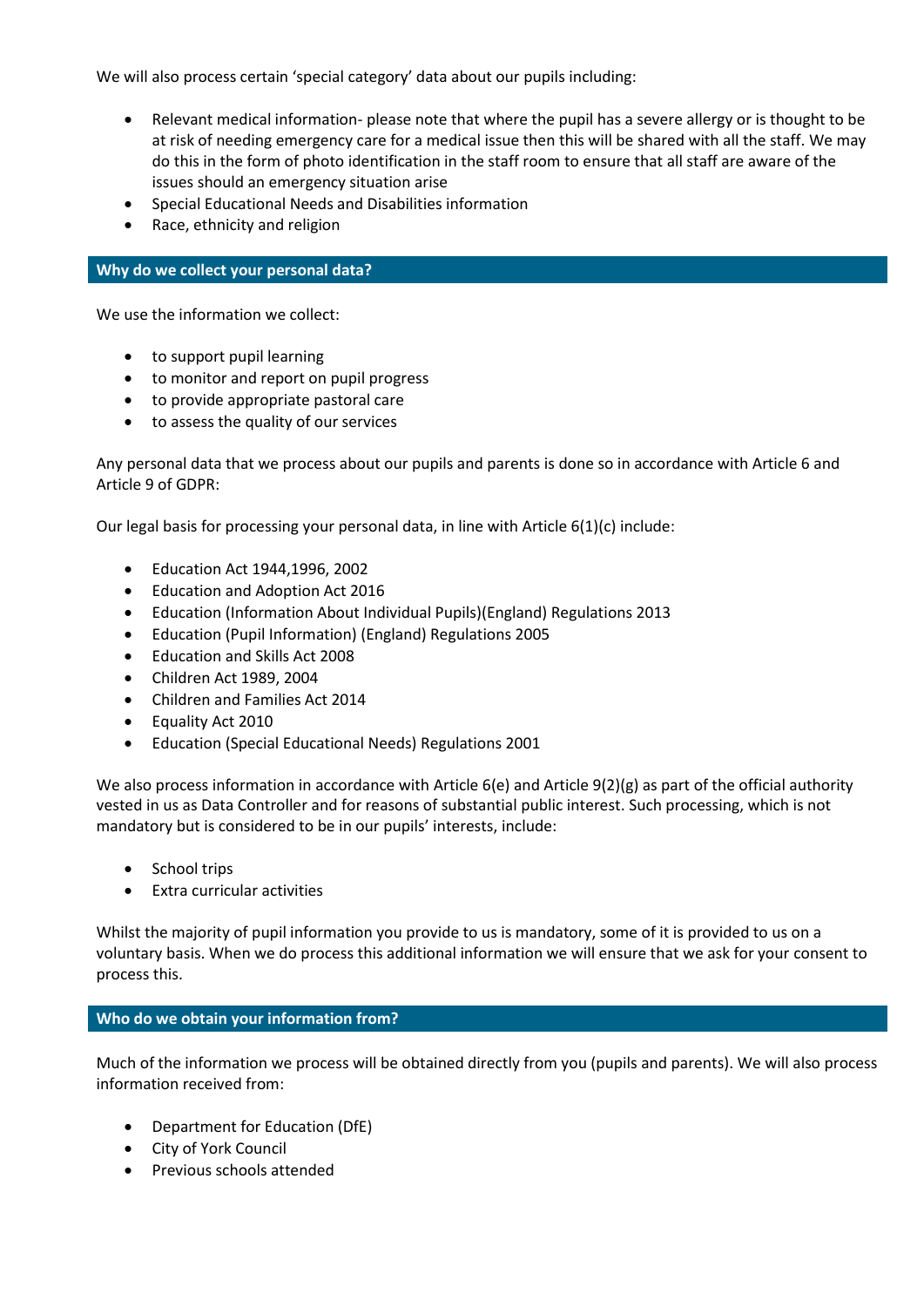Organisations we may share data with are:

Abacus Active Learn Adventure Photography ALPS Anne Frank Trust Animated Objects Anthony Conlin AQA Archbishop of York Youth Trust Autodesk - Fusion 360 Barclay's life skills Big Future Foundations Bloomz Bluerunner Boggle Hole YHA Boomerang Bug Club Busythings Capita SIMS City of York Council Code Academy Code Combat Connexions Cool Milk Counterpoint CPOMS CPOMS StaffSafe Cranedale Centre Department for Education Dojo Drfrostmaths Edexcel Edukey European Study Tours Evolve Exampro Facebook FFT Fizz Group FSE Design

GL Assessment Go 4 Schools Google Classroom Google Drive Groupcall G Suite for Education HegartyMaths Holocaust Educational Trust Ignite Sports Coaching Ipsos Mori Insight Integris Iris Kahoot Learning by Questions Lego Webo Lloyds TSB **Mathletics** Micro Librarian MyMaths National Careers Service National Health Service Bodies **NCFF NRS** NumberGym NYBEP **OCR** Office 365 Oliver Open Minds **Otrack** Papercut Parents Evening System ParentMail ParentPay Phonics Bug Phonics Play Phototronics PiXL Police

PrimarySite Provision Map Purple Mash Reading Plus Read Theory Schools that pupils attend when leaving **Scratch** SeeGreen SeeSaw Seneca Learning **SharePoint** Simon Carson SIMS Sing Education SingUp SISRA SMART Socrative Spelling Shed Spellzone St Peters School SUMDOG Tapestry Tempest **TestBase** The Brilliant Club Total Sports Travel Bound **TSYS** TT Rockstars Twinkl **Twitter** Webanywhere WisePay **WIFC** Wonde Yacapaca YoYo Zoom

For more information on information sharing with the DfE (including the National Pupil Database and Census) please go to: [https://www.gov.uk/government/publications/national-pupil-database-user-guide-and](https://www.gov.uk/government/publications/national-pupil-database-user-guide-and-supporting-information)[supporting-information](https://www.gov.uk/government/publications/national-pupil-database-user-guide-and-supporting-information)

We will not share any information about you outside the school without your consent unless we have a lawful basis for doing so.